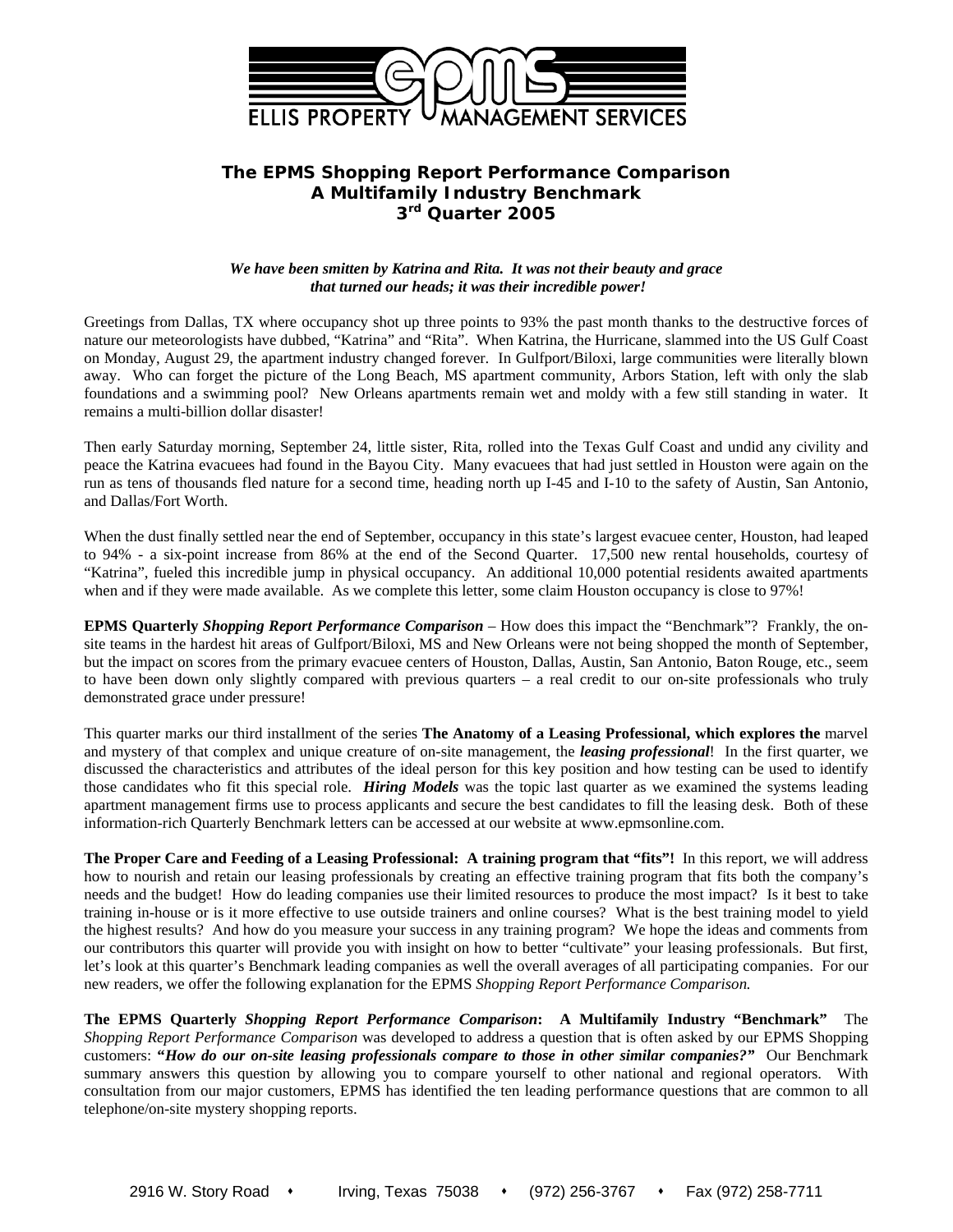By measuring the affirmative answers to these ten performance questions that are common to all telephone/on-site mystery shopping reports, we can rank participating companies, on a fair, weighted, and equal basis, according to their benchmark score. These ten questions are included in the comparison chart attached to this letter.

### **33 Participating Companies Representing 5,255 Total Shops**

At 5,255 total reports, we set a record for the number of mystery shops included in a Third Quarter comparison. In fact, this is the third largest quarterly sampling since the inception of this comparison the First Quarter, 2000. Participation in the EPMS Quarterly *Shopping Report Performance Comparison* is a privilege reserved for those companies who are frequent, long-term shopping customers. A minimum of 40 shops during the quarter is required. We welcome Bozutto & Associates, Pinnacle Realty Management, and Prometheus Real Estate Group as new participants in the comparison this quarter. We also want to recognize and warmly thank all the current participating companies.

| Amli Residential                 | <b>Equity Residential</b>          | Milestone Management                |
|----------------------------------|------------------------------------|-------------------------------------|
| <b>Archatone Communities</b>     | <b>Fairfield Residential</b>       | Orion Real Estate Services, Inc.    |
| AvalonBay Communities, Inc.      | Fogelman Management Group          | <b>Pinnacle Realty Management</b>   |
| Bozzuto & Associates             | <b>Gables Residential Services</b> | Post Properties                     |
| Capreit                          | Greystar Management                | Prometheus Real Estate Group        |
| <b>Capstone Real Estate</b>      | Home Properties                    | <b>RAM Partners, LLC</b>            |
| <b>Colonial Properties Trust</b> | JPI                                | <b>Simpson Property Group</b>       |
| Con Am Management                | <b>Legacy Partners</b>             | Sterling Management, Ltd., Inc.     |
| <b>Concord Management</b>        | <b>Lincoln Property Company</b>    | <b>Tarragon Management</b>          |
| <b>CWS</b> Apartment Homes       | Lynd Company, The                  | United Dominion Realty Trust (UDRT) |
| Drucker & Falk, LLC              | Metric Property Management         | Village Green Companies             |

**Third Quarter 2005 Average at 83.46% Follows Typical Quarterly Trend – Also Down From One Year Ago!** Once again, the typical third quarter dip has occurred as the average Benchmark score dropped over two points from the previous quarter. We continue to speculate that scores are higher in the Winter and Fall (first and fourth) quarters because there tends to be less traffic resulting in a hungrier leasing team who spends more "quality" time with each phone and walk-in prospect. In the Spring and Summer (second and third quarters), apartment traffic is up, occupancy increases, and leasing professionals may feel too busy to give as much attention to every person. Perhaps properties are also inadequately staffed due to summer vacation schedules. Regardless, the graph below illustrates the dip in average benchmark scores in the second and third quarters in most years. What has always occurred is an improvement from the third to the fourth quarter of up to four points!



Also down from one year ago is the overall average score, this despite a record top average Benchmark score set this quarter! This quarter's 83.46% is down significantly from the 85.48% one year ago. This lower average is due in part to a larger than usual score spread between the top and bottom companies! The record setting top company at 95.6% is offset by a near record average 60.5% by our lowest scoring participant. The result is a 35-point spread between the top and bottom performing companies, by far the largest ever! Usually the spread is only about 20 points.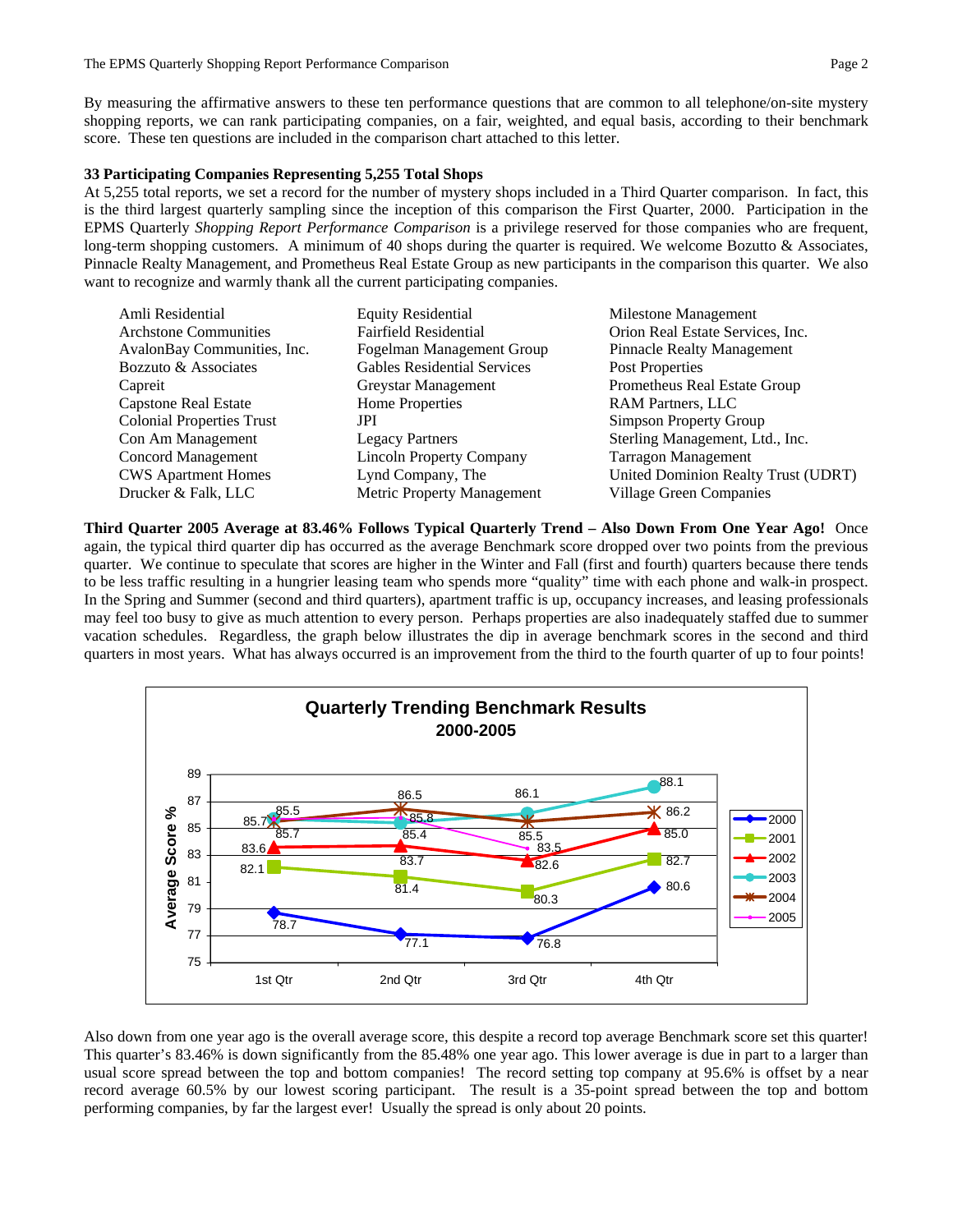| 3rd Quarter                            | <b>Overall Average</b> | <b>Company Score – Average Ranges</b> | <b>Total Shops</b> |       |  |
|----------------------------------------|------------------------|---------------------------------------|--------------------|-------|--|
|                                        |                        | <b>High</b>                           | Low                |       |  |
| 3 <sup>rd</sup><br><b>Quarter 2005</b> | 83.46%                 | 95.56%                                | 60.53%             | 5,255 |  |
| 3 <sup>rd</sup><br>Quarter 2004        | 85.5%                  | 94.7%                                 | 75.5%              | 4.879 |  |
| 3 <sup>rd</sup> Quarter 2003           | 86.1%                  | 94.1%                                 | 73.5%              | 5,103 |  |
| 3 <sup>rd</sup> Quarter 2002           | 82.6%                  | 90.3%                                 | 69.5%              | 2,434 |  |
| 3 <sup>rd</sup><br>Quarter 2001        | 80.3%                  | 94.3%                                 | 66.0%              | 2,066 |  |
| 3 <sup>rd</sup><br>Quarter 2000        | 76.8%                  | 83.4%                                 | 56.2%              | 1.606 |  |

The chart below tracks third quarter Benchmark averages since 2000 as well as total shops for the quarter. It also shows the spread or gap between the top company's average score and the bottom.

Let's take a look at our top three performers this quarter and hear how they have designed training programs that "fit" their company culture and budget as well as produce superior results! We will also take a special look at the unique and effective training model of one of the industry's largest multifamily REITs.

## **JPI Tops 2005 Third Quarter Benchmark with Record Average Score of 95.56%**

Congratulations to Irving, TX based JPI for achieving the top position for the second consecutive time in this quarter's *Shopping Report Performance Comparison.* Their quarterly average sets an all time Benchmark record beating the previous top score by almost a point and the JPI previous high score of 94.5% from last quarter by more! JPI Divisional President and Managing Partner, **JoAnn Blaylock**, may be the company's most excited team member*.* 

*"When I consider the transition that JPI has experienced the past two years, I am humbled by and proud of the performance of our team this quarter. Our on site teams, training team, and supervisors have remained focused on what is important; providing quality customer service to every person that they come into contact with on a daily basis. Our company goal is to be the #1 Multifamily Company in the eyes of our customers. We constantly measure and compare our performance against internal and external performance parameters. The Benchmark report is an important tool to measure our customer service and sales ability toward the "incoming" resident. Our team continues to exceed my expectations in customer service!"* 

This quarter marks the third time JPI has earned the top position in the leasing performance comparison. This firm has participated in 16 of the total 23 EPMS Quarterly *Shopping Report Performance Comparison* surveys placing in one of the top three positions seven times! Blaylock credits JPI's commitment to education as one key to their consistent high performance. This commitment is more than talk; the management company invests 20% of its budget to attract and retain the best on-site talent available. This includes a training department that is focused on results and is quick to respond when performance does not meet the high JPI expectations. "We try to provide our leasing associates with every tool possible to be successful. If they still cannot perform, we must be quick to provide additional training or make necessary changes," says Blaylock.

JPI measures their training effectiveness and success by watching several key indicators. One measurement is the EPMS Benchmark. "We train to the Benchmark to ensure that every associate covers these 10 key elements of a powerful sales presentation. We also review the entire report to see how they deal with the "soft" or more subjective questions," says Blaylock. "We also base our training investment return on our favorable annual leasing associate turnover." JPI's leasing consultant turnover is about 30% lower than the national average. "Our people stay because they feel like they can grow professionally and move up to new opportunities. The cost of staff turnover is a killer! We know our training efforts and culture lower employee turnover. That alone justifies the cost!"

Legacy Partners based in Foster City, CA earned the second position this quarter with an average Benchmark score of 92.8%. With 18,000 managed units and almost 2,000 in various stages of development, Legacy could also be considered the "most improved" participating company. **Denise Bailey,** Senior Vice President of Marketing and Training, is pleased with her leasing professionals' quick improvement in Benchmark placement from as low as  $23<sup>rd</sup>$  just eighteen months ago to  $12<sup>th</sup>$  and 8th place the first two quarters of this year. The ongoing improvement culminating in the achievement of second place this quarter is their reward for more than a year of drastic changes from the top down. "When we saw our Benchmark scores slipping, we knew we had to make some significant adjustments. And I am very proud of the way our on-site leasing consultants have responded! They are the ones who made this happen. I didn't score this, they did it!"

One of the changes at Legacy that made an immediate and positive difference in leasing performance was the addition of two full-time trainers. Now the company boasts three experienced trainers, one for each region. "These new trainers came from different corporate cultures and brought new energy and experiences to our training department," Bailey told us. "Now all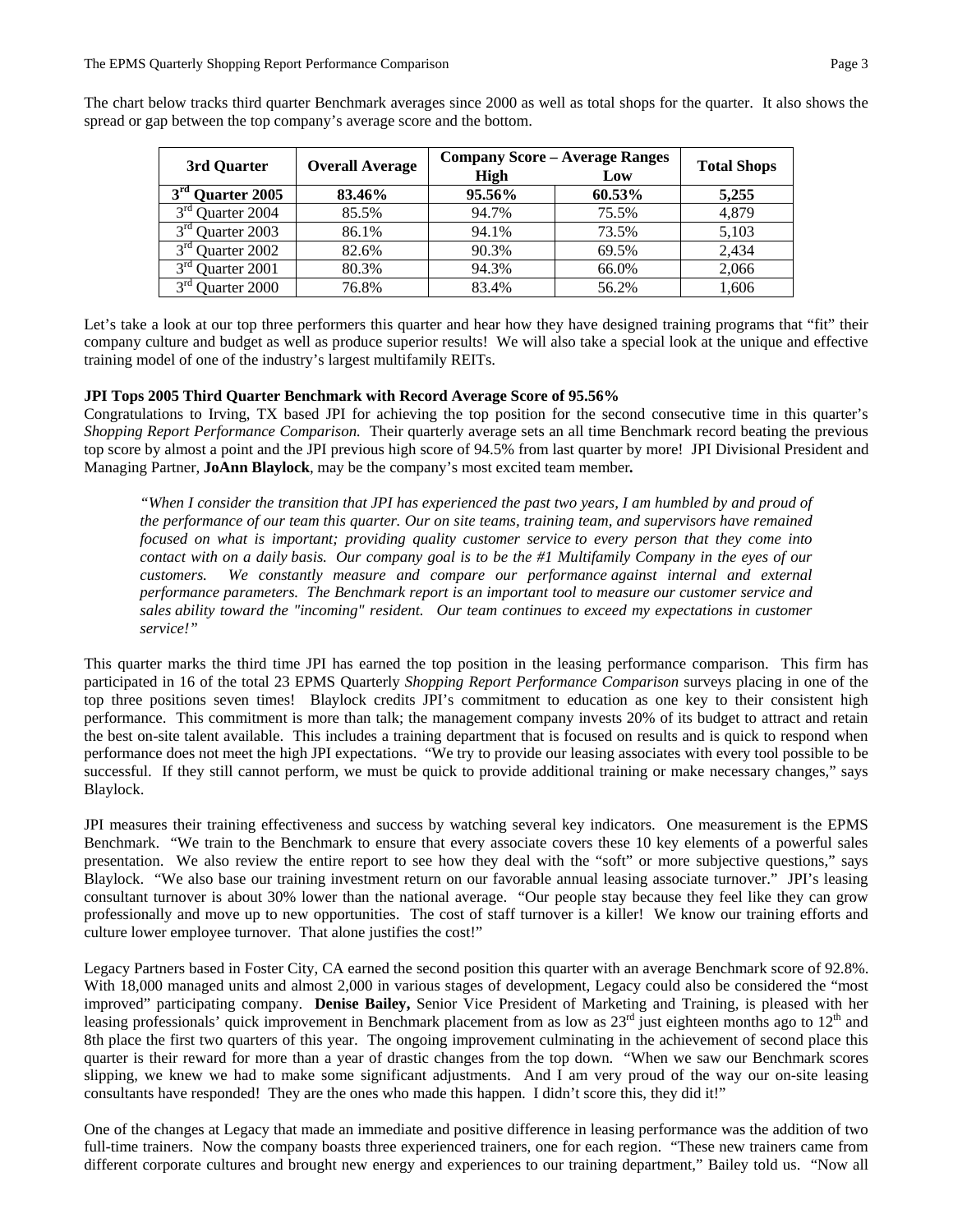new associates can get the new hire orientation and our custom 'Sales and Marketing' classes soon after they come on board." If in-house classes cannot be offered the first week of employment, online training by e-Training Solutions is used to bridge the gap and provide the new employee with some "nuts and bolts" information about basic leasing, fair housing, and customer service.

Another training tactic that might be the most significant is Bailey's stepped–up attention to the "average" leasers in the company. She noticed that a number of the Legacy Leasing Professionals had acceptable leasing performance levels but were stuck in the 70% to 85% averages in their individual benchmark scores. By directing more attention to these "neargreat" performers and providing additional training, Bailey capitalized on these experienced leasers' personal pride and current skills to move them to the next level. The result was not only higher shopping scores, but also a more effective and productive leasing style.

In the third position of this quarter's Benchmark is Austin, TX based CWS Apartment Homes, a familiar name to this nationwide leasing performance comparison. CWS has participated in all 23 previous Benchmark comparisons placing once before in the top spot and six times in the top three. Training Manager, **Janis Cowey** has a training strategy that seems to guarantee success for their leasing professionals. New on-site associates cannot show an apartment nor even answer a leasing phone call until they have completed the company's three-phase "basic" leasing training. CWS requires three key training components in order to be certified to "lease" apartments. The new leasing professional must attend a five day leasing training course that combines classroom, role playing, and actual hands-on training at a nearby apartment community. Next, an extensive "Fact Pack" form is completed that requires detailed information about the community where the new person works. Finally, the new leasing consultant must shop her property's five most formidable comparables. Cowey explains, "Not only must basic sales skills be learned and mastered, the new leasing consultant must also know the product she is selling and the comparables where her prospects are likely to be looking in order to fully present her community for lease."

Until this minimum training is done, the new employee must only shadow an experienced on-site professional and learn by observation and example. "You can't turn a leasing consultant loose on a \$35 million asset without the right tools!" says Cowey. "And a little two-day mini-class can't really prepare them for this challenge."

**What is the BEST Training Program Model for Leasing Professionals?** – This is the question we posed to the experts we interviewed for this quarter's report. The answer obviously depends on the needs and resources of the company. With over 2,000 on-site associates to support, United Dominion Realty Trust (UDRT) has created a model that minimizes the cost of training and the use of professional trainers by providing an appealing and effective mix of classroom, online, one-on-one, and self-instructive training. Even the on-site business manager plays an important role in the initial and ongoing training of the new leasing consultant by acting as a mentor while enforcing a prescribed training curriculum and reviewing the progress.

UDRT's Vice President and Director of Talent Development, **Susan Northcutt**, explains the key to creating a program that fits your organization. "First, be smart about your focus. What is really important for your marketing associates to learn? How much can they absorb? Second, be smart about how you use your limited training resources." She takes her own advice. Through a variety of training vehicles, UDRT has created a cost-effective training program that teaches all facets of sales and marketing, management, and mid-management leadership development. She has accomplished this with a department of just four full-time people. Her group is responsible for all on-site training except computer/systems support which is provided by the company's IT department. Of course, she has a dedicated and talented group of Regional Vice Presidents, District Managers, and On-site Business Managers that fully participate and support these programs.

Mid-management's support is rooted in ownership. Most UDRT training initiatives start with input from the front line personnel. Curriculum development is Northcutt's expertise, but the managers' input is aggressively sought and considered. An effective program must partner with operations and fully understand their needs. A rotating Mid-management Advisory Group reviews all training curriculum. This creates a "buy-in" by the supervisory and on-site management team members who will have to help support the training and make leasing associates available for classes. Rather than fighting the training and keeping new employees from the various learning opportunities, the managers and supervisors feel ownership in the programs and become ambassadors and advocates for participation by all.

"The days of the week-long leasing training program are a thing of the past. That does not work with a national or regional portfolio in multiple markets. It is too expensive and the sites are too lean to have a team member gone all week!" says Northcutt. Instead, UDRT trains it's leasing consultants, called "Marketing Associates", using a five-phase curriculum that utilizes several learning methods. The process starts upon acceptance of employment when the UDRT "Talent Management" group (aka the HR Department) immediately ships the "new associate" training materials to the apartment community. This includes access codes to their custom online training modules.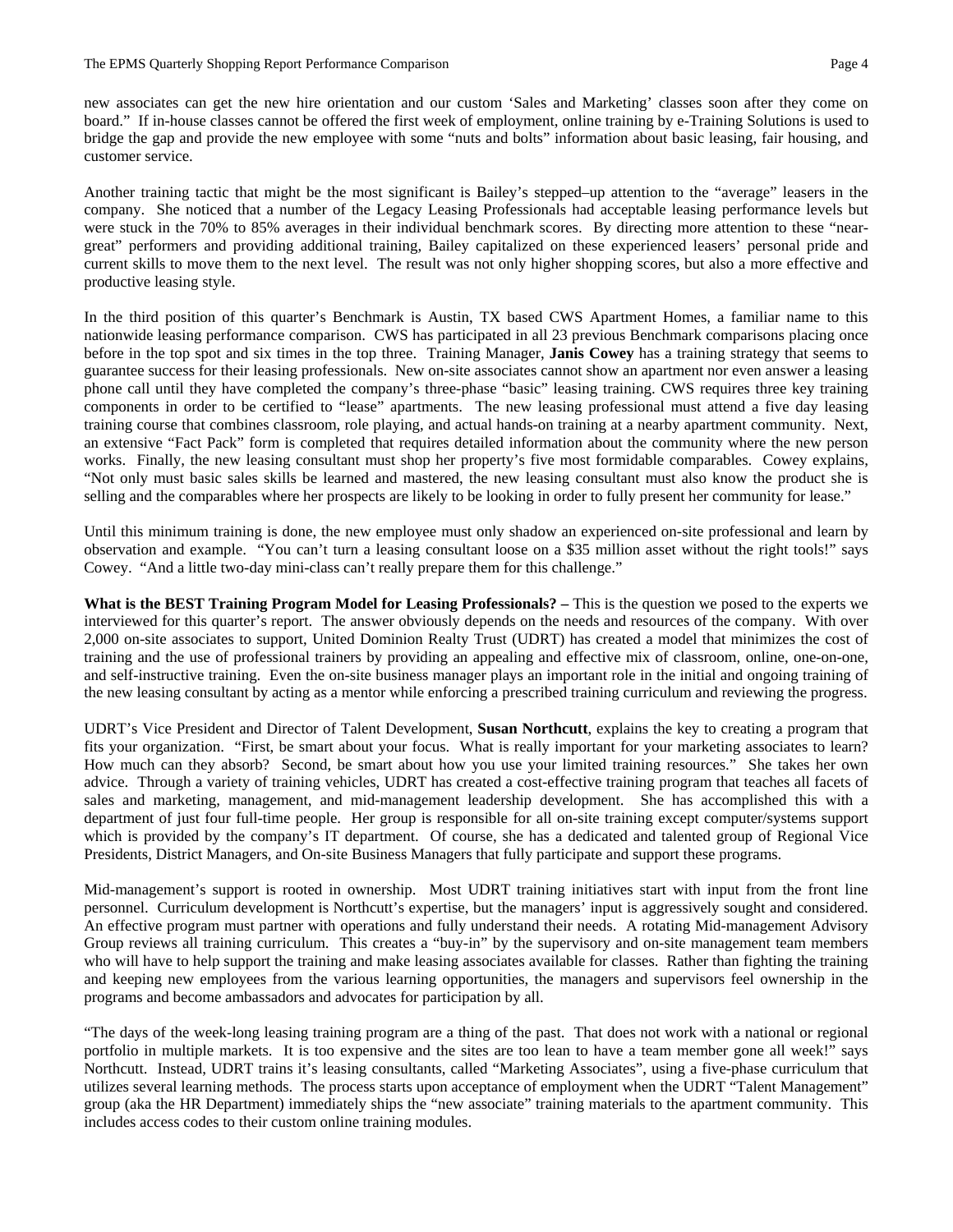In the first week, the new Marketing Associate completes three online courses whose content is conducive with Internet training. **"Welcome to United Dominion"** is a one-hour company orientation that explains the nature of their status as a REIT, how this sort of entity measures success, and the way a new Marketing Associate will contribute. This course helps the new team member identify with UDRT and understand the management structure of their particular property and region. The second module is an interesting and interactive Fair Housing course. Students learn to apply the Fair Housing laws while still complying with company guidelines. Finally, each new employee actively participates in a 90-minute course on basic UDRT operating policies and procedures. This module is tailored specifically for the Marketing Associate position and covers basic property protocol and behavior such as unit and property preparation, dress code, and daily routines.

These custom online training modules are designed with the help of their e-learning partner, Canada based Gemini Learning Solutions. "We are the content providers, the property management experts," says Northcutt, "but Gemini has the expertise in online instructional design." UDRT's online training modules are not generic but produced specifically for the company. They are graphically enhanced, interesting, and interactive. "Too many online courses are simply Word documents dropped into a web page. We don't want *text on a server*! Our courses include exercises that challenge the learner and force them to use their newfound knowledge." An online test at the end of each course ensures that the Marketing Associate has mastered the skills and absorbed the information at a prescribed level. "These online courses are challenging but most associates pass the exam by the second attempt." Though not a part of leasing training, Northcutt said the most challenging online course is a primer on the UDRT purchasing system. It sometimes takes associates multiple attempts to pass that online test.

Online learning is an excellent training tool if the course is well designed, according to Northcutt. Other management companies that have seen UDRT's online classes agree. In fact, Gemini has a licensing agreement with UDRT to market a general version of these very successful online courses. Yet, this online learning method is not appropriate for all types of skills. While Fair Housing or Employee Benefits are well-matched to online training, many "hands on" topics such as interpersonal skills development and the more technical maintenance subjects are best taught in the classroom environment or through one-on-one mentoring. Those learning mediums are also an important component of UDRT's leasing professional training.

After completion of the three initial online courses, the UDRT Marketing Associate moves on to the self-instructional, **"Know Your Community"** course and required written data sheet that typically takes a day and a half to complete. Working with the on-site manager as mentor and course proctor, the leasing professional will use this self-paced curriculum and workbook to become familiar with the apartment community and the immediate neighborhood. First, the Marketing Associate will walk the entire property and learn the building addresses and unit numbering system. The idea is to see every nook and cranny and get a complete perspective of the physical product. She will then get acquainted with the three nearest comparables by shopping each and completing a UDRT shopping report; the same report that will be used to shop the Marketing Associate within a few weeks. Using the fill-in-the-blank *Community and Neighborhood Data Sheet* included in the training materials, the Marketing Associate crisscrosses the neighborhood locating schools, public/municipal offices, stores, entertainment, and, of course, the nearest Starbucks! The information that is recorded on the data sheets becomes a permanent part of their personal Leasing Notebook.

The next phase or component of the new Marketing Associate training program is a two-day classroom-style presentation, **Best of the Best!** This class, limited to 10 to 12 participants, is conducted several times a month by the regional Marketing Directors or other UDRT certified trainers. The course material is rudimental and assumes the new employee knows nothing about apartment leasing. A very regimented leasing presentation from Telephone to Closing is taught with plenty of roleplaying to re-enforce the concepts and demonstrate some mastery of the sales skills. UDRT strives to teach a basic and consistent leasing presentation to all new Marketing Associates. A second layer of advanced leasing classroom instruction is required after 60 to 90 days. **Leasing at the Next Level** focuses on three advanced components of the leasing presentation that company research and shopping reports reveal as common areas of weakness:

- Telephone Techniques
- Needs-Based Selling (Effective demonstrating)
- Closing skills

The initial leasing training culminates in the completion of the *Marketing Associate Checklist* by the on-site property manager. This checklist ensures all training has been completed and keys, career apparel, and other on-site tools have been issued and accounted for. About 45 days later, the UDRT Marketing Associate should expect their first mystery shop. If the shopping results do not meet an established company performance benchmark, the regional Marketing Specialist, along with the manager, creates a development plan that prescribes the additional training and support needed to bring performance to an acceptable level. In 30 days, a follow up shop is used to measure improvement. If the acceptable performance level is still lacking, a more direct and meaningful approach is taken. "We don't fire people over two bad shops, but we sure pay attention to it! We have to ask ourselves if this is an indication of other areas of weakness."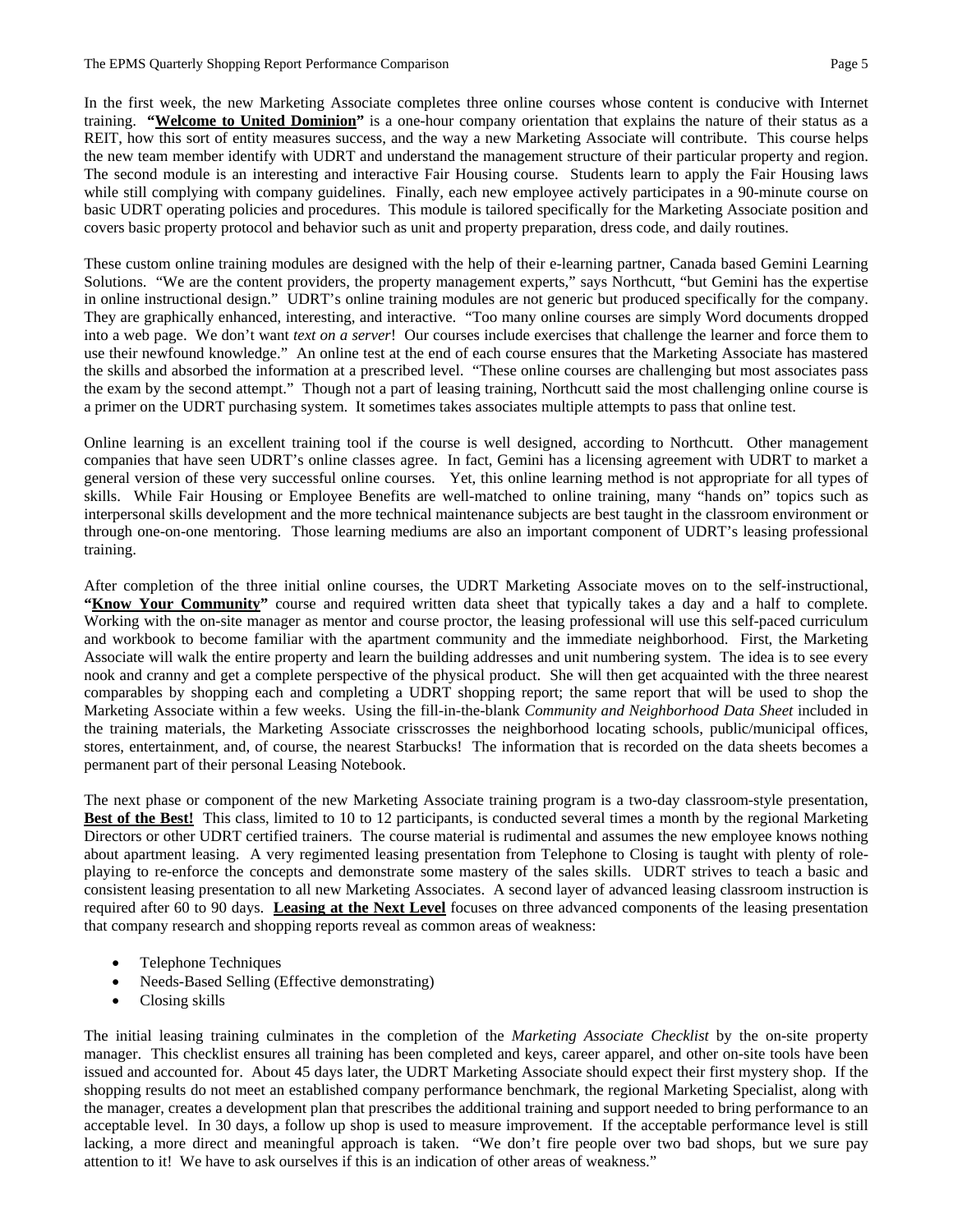All new associates are hired on a probation basis that UDRT refers to as an "Introductory Employment Period". This understanding with new hires creates a positive sense of urgency to immediately perform. It also serves as a notice that the company has expectations that must be met or employment could be terminated.

**So, What is the BEST Training Model for Leasing Professionals?** Our experts vary in their approach to the feeding and nourishing of their wonderful leasing professionals. Yet, there are some reoccurring themes and concepts that seem to be shared by each of these successful organizations.

- Training is not important…it is critical! You cannot turn over an asset the magnitude of these apartment communities without giving team members the proper skills and tools to sell and manage.
- Perhaps training *frequency* is as important as training *quality.*
- The value of training is not ambiguous or difficult to measure. The return on investment in training leasing consultants can be measured in increased closing ratios, long-term employees (lower leasing staff turnover), and higher shopping scores.
- Ultimately, all leasing training must enhance property value by putting more qualified prospects into apartment homes for longer periods of time. Again, a very measurable indication of a successful training program.
- Leasing training must be tailored to the unique needs and mindsets of the "sales personality", the personality type of most good leasing professionals.
- Online training is an excellent supplement to an effective training program but is not appropriate for some topics.
- While advanced leasing techniques are always a desirable and worthy training topic, most of our customers are challenged to simply equip their leasing professionals with basic leasing and customer service skills.
- Hint: "Basic" leasing skills, enthusiastically applied, are enough to have a very successful leasing presence!

We thank these customers and property management professionals for their ideas, opinions, and experiences. They have brought us so much insight into finding, training, and keeping the best sales force on our communities. We thank all of this quarter's participants for allowing us to share your shopping report benchmark data with the industry. Here's to a strong and productive fourth quarter 2005!

Sincerely,

Rick Ellis, CPM Joanna Ellis, CAPS rellis@epmsonline.com jellis@epmsonline.com

Enclosure

*Rick Ellis Joanna Ellis* 

President Vice President of Operations